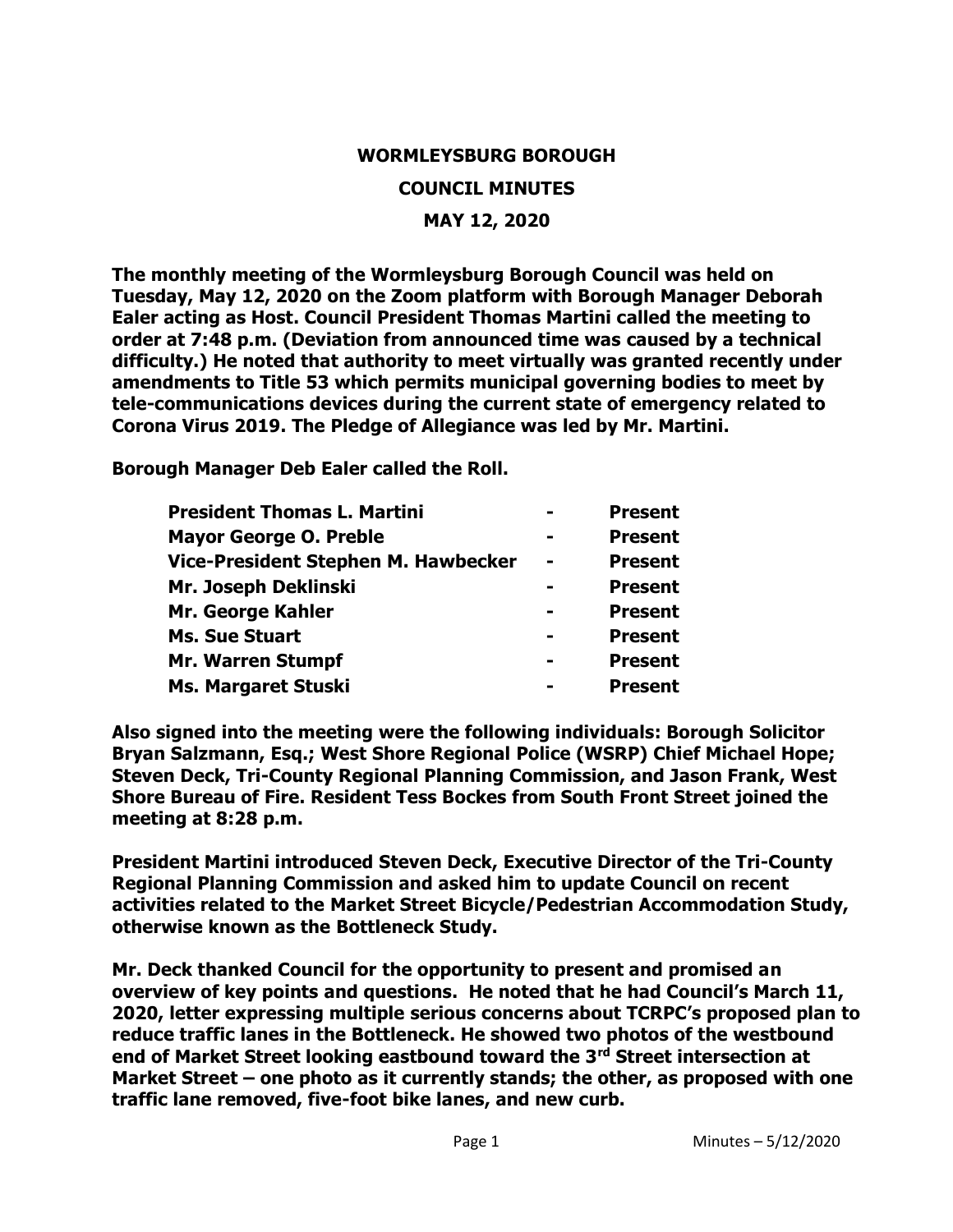**He also displayed the "All" tab from the study data, which shows how traffic has changed over 20 years. Data from five locations in and near the bottleneck in both directions is reported as annual average daily traffic (AADT). He theorized that the minor decline in traffic volumes during 2014-2015 was due to the work done on the I-83 Bridge, which added lanes allowing traffic to flow more freely between the east and west shores on the interstate.**

**In the proposed plan, the two westbound lanes remain the same, but the eastbound lanes are reduced to one for traffic and a five-foot bike lane and a onefoot buffer to protect vehicles from the curb. He speculated that this would result in better flow but likely result in a slightly lower number of cars in front of the restaurants. The study does indicate that there are traffic delays under the bridges coming to the lights, but he believes that it is not the lane capacity but the traffic light working against traffic moving through smoothly.** 

**Mr. Deck noted that the existing 50-year old traffic light located at and under the working railroad bridge where it accesses the Market Street Bridge is owned by the Pennsylvania Department of Transportation (PennDOT). It must be replaced with a modern light capable of reading traffic volumes, reacting, and continually adjusting light timing to improve flow, and this must be accounted for by the engineers during roadbed planning. PennDOT would like to turn the light over to a municipality, and the replacement costs might be mitigated with state grants. He stated that the key to making the proposed concept work is the new traffic light. One will not work without the other.** 

**Mr. Martini suggested that an actual lane test might be beneficial. He also noted that replacing and the ultimate ownership of the light has not been discussed or determined. It could be owned either separately by Wormleysburg or Lemoyne or jointly; however, that is typically not preferred due to cost sharing issues that typically arise.** 

**Ms. Stuart noted that the AADT data does not accurately reflect the tremendous vehicle volume during normal rush hours, which would be exacerbated by losing a lane. Neither does it account for the potential loss of walk-ins to local business due to vehicles that take other routes. She expressed concern that this is a weighty topic that cannot be addressed appropriately in this setting and asked for a meeting to address the specific issues related to this study.** 

**Ms. Stuski indicated that she has deeper concerns about the plan than can be handled in a Council meeting. She noted that Wormleysburg is landlocked with three bridges, which can and do become blocked quickly during emergencies, accidents, or even during events and annual fireworks displays. Traffic backlog can quickly result in potentially isolating the majority of residents during an emergency. She asked if anyone had looked at disaster management in the entire**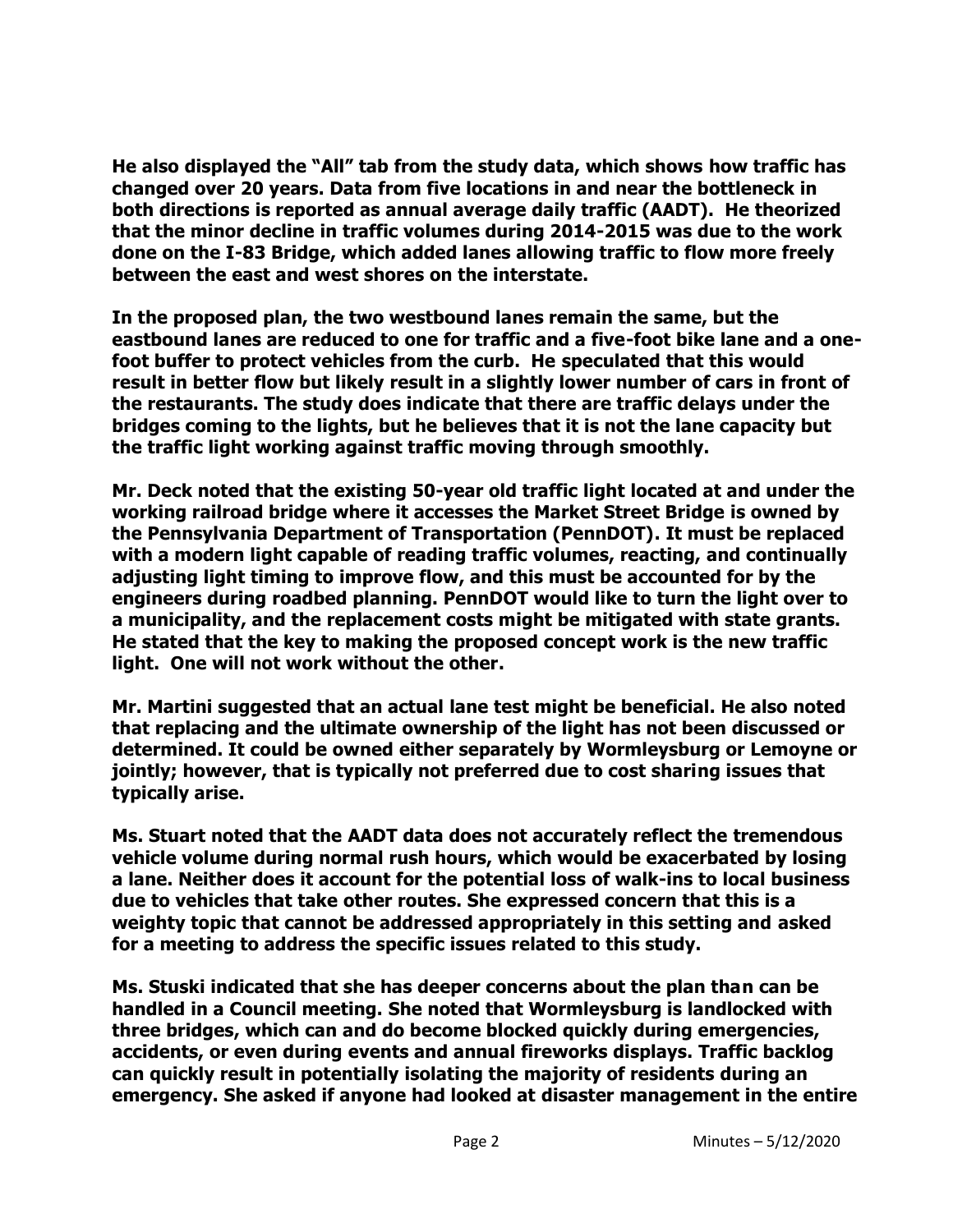**region as a part of a safety study incorporating the insufficiency of bridges, rather than traffic in just one intersection. She also pointed out that bicycles in between traffic lanes and curving curbs could represent a profound danger to cyclists. Noting there are still many unanswered questions, she asked for answers on behalf of residents from PennDOT, TCRPC and other interested parties. Bigger picture questions include why not buy the land and straighten out the road properly. She is looking for leadership, especially now that we understand better what a pandemic emergency can do to communities and people.** 

**Mr. Deklinski thanked Mr. Deck for attending the meeting but indicated that the study data alone does not address real issues in Wormleysburg. He feels it is very important to talk about these issues in a different forum. In addition to the study data, he has serious concerns about moving fire and emergency management apparatus in that corridor, along with other concerns.** 

**Mr. Martini thanked Mr. Deck for this information and indicated that he would like to have another meeting to focus on this topic.**

**ACTION: On motion made by Ms. Stuski and seconded by Mr. Stumpf, Council unanimously agreed to host a separate meeting specifically to review the study, ask additional questions, detail our concerns, and add to the public record. Specifically, we request additional public safety information related to the concerns notes and those in the March 11 letter.** 

**Mr. Deck exited the meeting after the vote at 8:11 p.m. The agenda continued.** 

#### **APPROVAL OF THE MINUTES**

**ACTION: On motion made by Mr. Deklinski and seconded by Ms. Stuski, the minutes of the March 10, 2020 meeting were approved as presented.**

#### **APPROVAL OF THE AGENDA**

**The agenda was accepted as presented.** 

#### **CITIZENS' COMMENTS**

**There were no citizens' comments.** 

## **BUILDING PLANS**

**There were no building plans.** 

#### **PUBLIC HEARINGS**

**There were no public hearings.**

# **REPORTS FROM APPOINTED BOROUGH OFFICERS**

**Borough Manager/Secretary**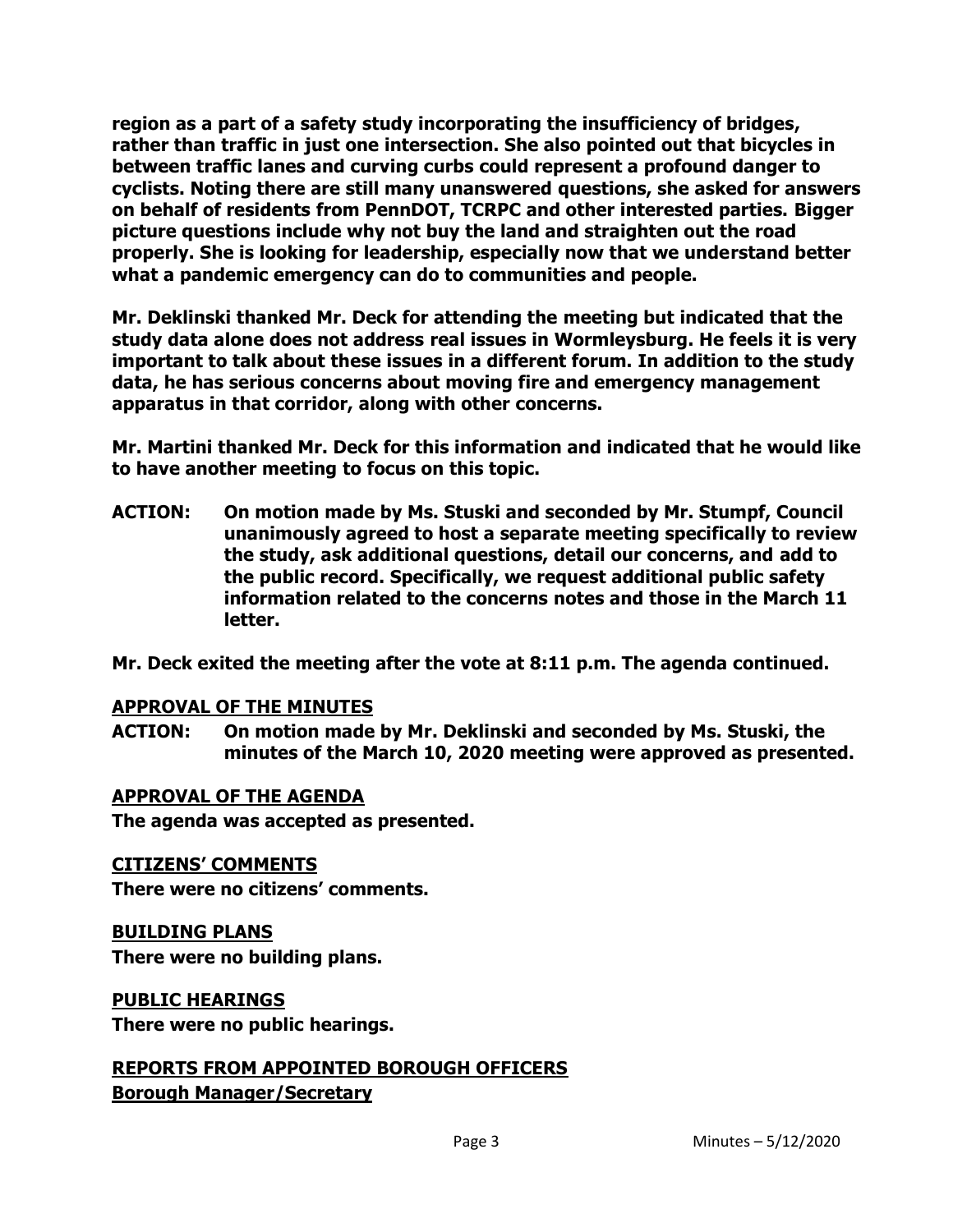**Council accepted the Borough Manager's monthly report, which was emailed earlier, with no questions.**

## **Borough Treasurer**

**Treasurer Ealer presented the March and April reports. There were no questions.** 

**ACTION: On motion made Ms. Stuski and seconded by Mr. Hawbecker, the March and April Treasurer's reports were approved unanimously as presented and send to the file for audit.** 

## **Borough Solicitor**

**Attorney Salzmann reported that he had contacted the Redevelopment Authority solicitor handing the blighted property at 120-124 South Front Street and has had no reply to the proposed edits to their documents. Counsel had no other report.** 

## **Borough Engineer**

**Mr. Deklinski thanked Counsel for his continuing work on the Front Street problem. The RFP seeking bids for a new borough engineer was sent out to six prospective companies and the Borough received four responses from: HRG, Navarro & Wright, Rettew, and Wilson Engineering. Proposals will be evaluated shortly by Streets Committee and develop a recommendation by the end of the month. Our current engineer, Redcon, opted not to offer a proposal.**

**Counsel offered to provide a standard consulting engineering agreement that is designed specifically for municipalities. It clarifies issues such as ownership of documents, liability limitations, payment processes, and similar concerns. Mr. Deklinski thanked Counsel for his offer.** 

## **COUNCIL PRESIDENT'S REPORT**

**Mr. Martini asked for a vote on Resolution 2020-04, which is the Continued Proclamation of Local Disaster Emergency. It ratifies the original and subsequent (every seven days) Declarations of Disaster Emergency beginning in March 2020. This resolution contains a self-renewal clause that allows it to recommence without the Mayor's signature so long as the Proclamation on Declaring a National Emergency Concerning the Novel Coronavirus Disease (COVID-19) Outbreak issued by President Donald J. Trump remains in effect or so long as the Proclamation of Disaster Emergency issued by Governor Tom Wolf remains in effect.** 

**ACTION: On motion made by Mr. Deklinski, seconded by Mr. Kahler, Council unanimously approved Resolution 2020-04 continually adopting the Emergency Declaration.**

**Mr. Martini asked for a vote on Resolution 2020-05, which Temporarily Authorizes Employee Use of Paid Administrative Leave During COVID-19 Emergency. This resolution allows the Borough Manager to order employees to**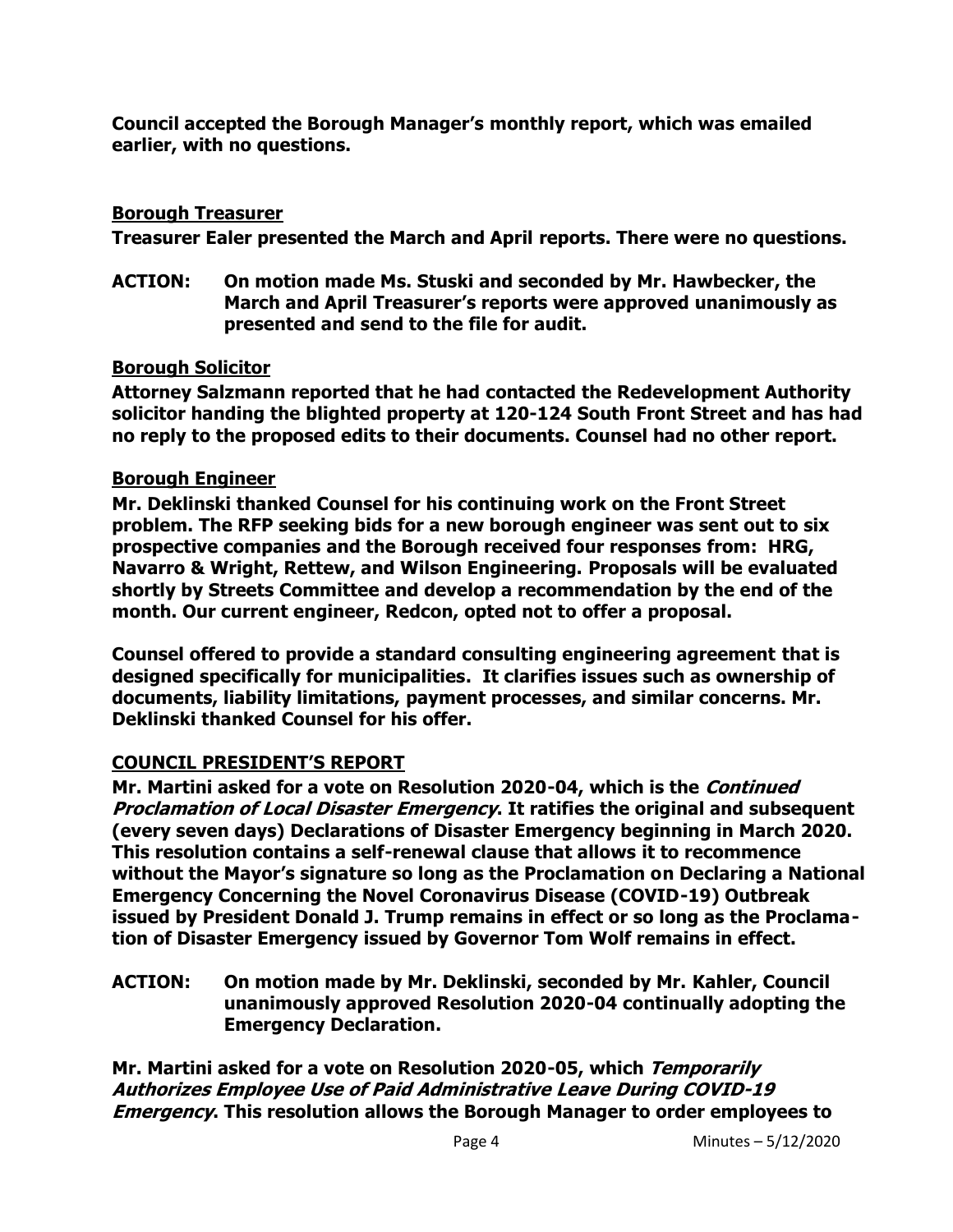**stay home or to work as needed and use administrative leave in accordance with the employee's individual situation and job responsibilities.** 

**ACTION: On motion made by Ms. Stuart, seconded by Mr. Deklinski, Council unanimously approved Resolution 2020-05.**

**Mr. Martini asked for a vote on Resolution 2020-06, entitled Grant Authorization, which affirms actions taken at the March meeting to formally empower the Borough Manager to seek grant funding to underwrite the cost of a strategic plan and related expenses. The Resolution, which commits the Borough to \$25,000 in matching grant funds, is required by the PA Department of Community and Economic Development when making grant applications.** 

**ACTION: On motion made by Mr. Deklinski, seconded by Mr. Stumpf, Council unanimously approved Resolution 2020-06.**

## **MAYOR'S REPORT**

**Mayor Preble reviewed the monthly report from West Shore Regional Police Department (WSRP), which was sent by email. There were no questions.** 

**Chief Hope reported that National Night Out has been cancelled since all the businesses who donate and participate are closed. Plans are to return to Wormleysburg next year at the Greek Church.** 

## **COMMITTEE REPORTS**

## **Administrative Committee**

**ACTION: On motion made by Mr. Hawbecker and seconded by Ms. Stuski, Council unanimously approved the distribution of funds as follows (as evidenced by the check register dated 3/10/20 to 5/11/20).**

| <b>Accounts</b>       | <b>Number of Checks</b> | <b>Distribution Summary</b> |
|-----------------------|-------------------------|-----------------------------|
| <b>General Fund</b>   | 92                      | \$305,764.81                |
| <b>Fire Tax Fund</b>  | 5                       | \$42,093.75                 |
| <b>Sewer Fund</b>     | 77                      | \$193,772.82                |
| <b>Total Activity</b> | 174                     | \$541,631.38                |

## **Parks, Public Lands and Recreation Committee, COG**

**Ms. Stuski noted that Bill Weigle had cancelled this year's Riverfront Clean-up Day before we learned, sadly, that he had passed away. His passing creates openings on the Recreation and Zoning Hearing Boards.** 

**ACTION: On motion made by Mr. Deklinski and seconded by Ms. Stuski, Council unanimously approved the proposal to rename the Pine Street Park in memory of William "Bill" Weigle.**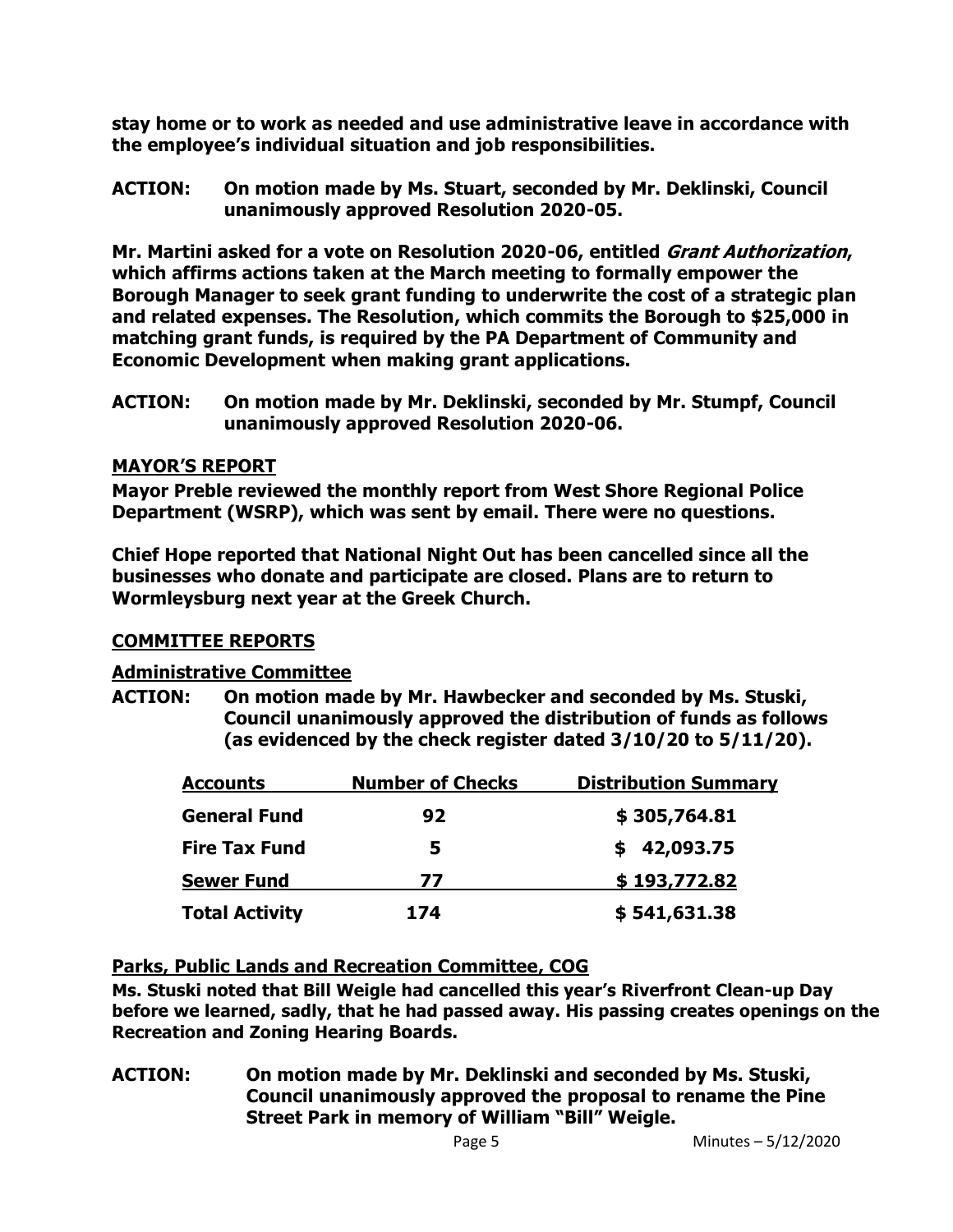**Council agreed to host a memorial ceremony to place a plaque or stone and to celebrate Mr. Weigle's contributions when the emergency order is lifted. We did receive a notice to proceed with the playground renovation. Parks remain closed and the Committee will review options for cleaning playground equipment when the emergency order is lifted. The May meeting of the Capital Regional Council of Governments was cancelled. The Safer grant for \$2.8 million for 21 fire companies is ready for submission.**

#### **Planning Commission and Streets, Sanitary/Highway Committee**

**Mr. Deklinski reported the Borough crew is cutting grass and keeping Borough properties and streets in shape. River Day remains on the schedule but he will make a decision by the end of the month.** 

#### **Service/Property Committee**

**Mr. Kahler is reviewing the trash contract with the Borough Manager.**

**Codes Enforcement, Zoning, Sidewalks and Shade Trees Committee Ms. Stuart had no report.** 

#### **Public Safety Committee**

**ACTION: On motion made by Mr. Stumpf, seconded by Ms. Stuski, Council unanimously approved the West Shore Bureau of Fire Major Incident Types and Classification reports for April 2020.** 

#### **NEW BUSINESS**

**Mr. Martini acknowledged the loss of life-long Borough resident Bill Weigel, who passed away. A brief obituary notice will be added to the website. He will be missed by all.** 

**Resident Tess Bockes thanked the West Shore Regional Police Department for handling nuisance activities in riverfront park promptly and effectively.** 

#### **OLD BUSINESS**

**Borough Manager Ealer thanked Jason Frank from West Shore Bureau of Fire for sending out daily reports and working on the reimbursement grant.** 

#### **ADJOURNMENT**

**On motion made by Mr. Deklinski, Council meeting adjourned at 8:38p.m.**

**Respectfully submitted,**

**Sue Stuart Deborah Ealer Acting Recording Secretary <b>Borough Manager Borough Manager**